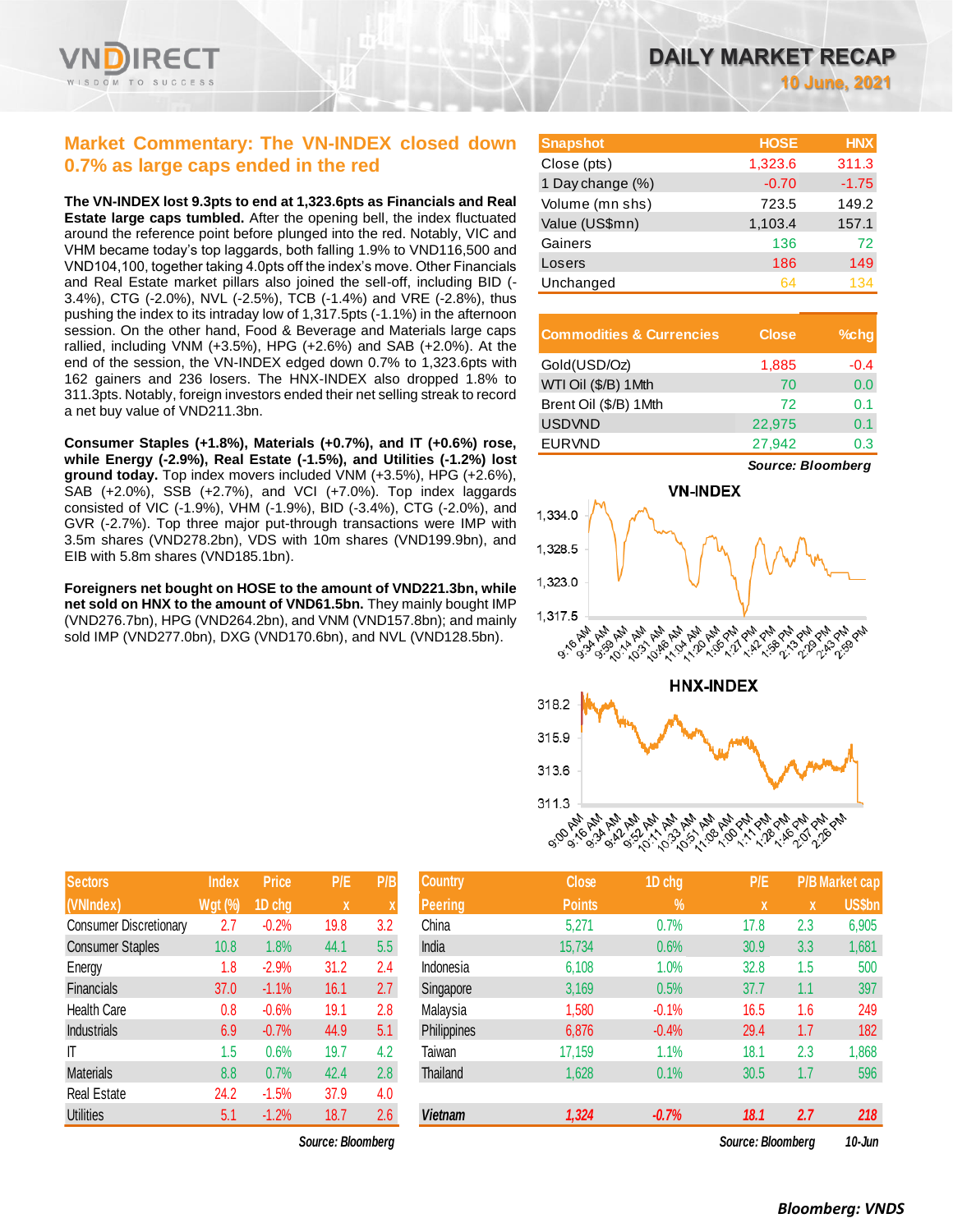

### **Market News**

### **Crude flat; higher U.S. gasoline stocks dent optimism**

Crude oil prices are largely unchanged Thursday, struggling to add further gains after growing U.S. gasoline stocks punctured optimism for rising demand during the U.S. driving season. By 6:20 AM ET, U.S. crude was up 0.1% at US\$70.02 a barrel, after earlier this week closing above the US\$70 mark for the first time since October 2018. Brent was up 0.1% at US\$72.31, just below the highest level since May 2019. *(Bloomberg)*

### **Banks cut lending interest rates to lowest level in years**

Banks have cut lending interest rates, now at the lowest levels in many years, to help people and businesses hit hard by Covid-19. Vietcombank, for example, has cut lending interest rates and fees for clients from Bac Giang and Bac Ninh provinces, the two Covid epicenters, from June 1 to August 31, 2021. The bank has slashed interest rates by 1% on VND loans and 0.5% on foreign currency loans. These are applied to all outstanding loans and new loans to people and businesses in the two provinces. It also reduced by 50% bank fees for businesses and exempted basic fees for individual clients. The average lending interest rates are now at the lowest levels of many years. The shortterm lending interest rate of state-owned banks' dong loans is 5-6%, while it is 7-8% for medium and long-term loans. The interest rates offered by joint stock banks are a little higher, but they offer specific preferences for different groups of clients. The State Bank of Vietnam (SBV) has slashed fees for credit institutions, which creates favorable conditions for banks to cut lending interest rates, thus making it easier for people and businesses to access credit, which helps to reduce black credit. However, some experts warn that if the inflation rate increases, lending interest rates are not likely to decrease considerably. In principle, interest rate policy needs to be commensurate to inflation performance to ensure macroeconomic stability. The recent interbank interest rate increase has also raised concern that this would lead to a commercial interest rate hike. *(Vietnamnet.vn)*

## **Economics Update**

### **COVID-19's impacts lingered**

### **Manufacturing continued to expand**

According to the General Statistics Office of Vietnam (GSO), Vietnam's Index of Industrial Production (IIP) edged up 1.6% mom and 11.6% yoy in May 2021 (vs. April's growth level at 1.1% mom and 24.1% yoy). This is an encouraging improvement in the context that Bac Giang and Bac Ninh provinces, two of Vietnam's industrial centers, shut operation of some industrial park zones in several days to prevent new COVID-19 infections. Vietnam's IHS Markit Purchasing Managers' Index (PMI) still remained above the 50-pt level in May at 53.1pts, suggesting continual expansion of manufacturing activities despite COVID-19 impacts.

### **Service sector decline in May due to 4th COVID-19 outbreak**

The fourth wave of the pandemic is having a negative impact on the services sector. Tourism was hit the most since tourists canceled flights and hotel bookings due to fear of catching the virus. Also, the lockdowns in some localities in Bac Giang and Bac Ninh provinces, along with the halt of some nonessential services in other provinces stifled growth in some service sub-sectors, including accommodation and catering, travel, and entertainment. As a result, total retail sales of consumer goods and services in May slid 3.1% mom and 1.0% yoy (vs. a strong increase of 1.5% mom and 29.9% in Apr).

### **Inflation well-managed**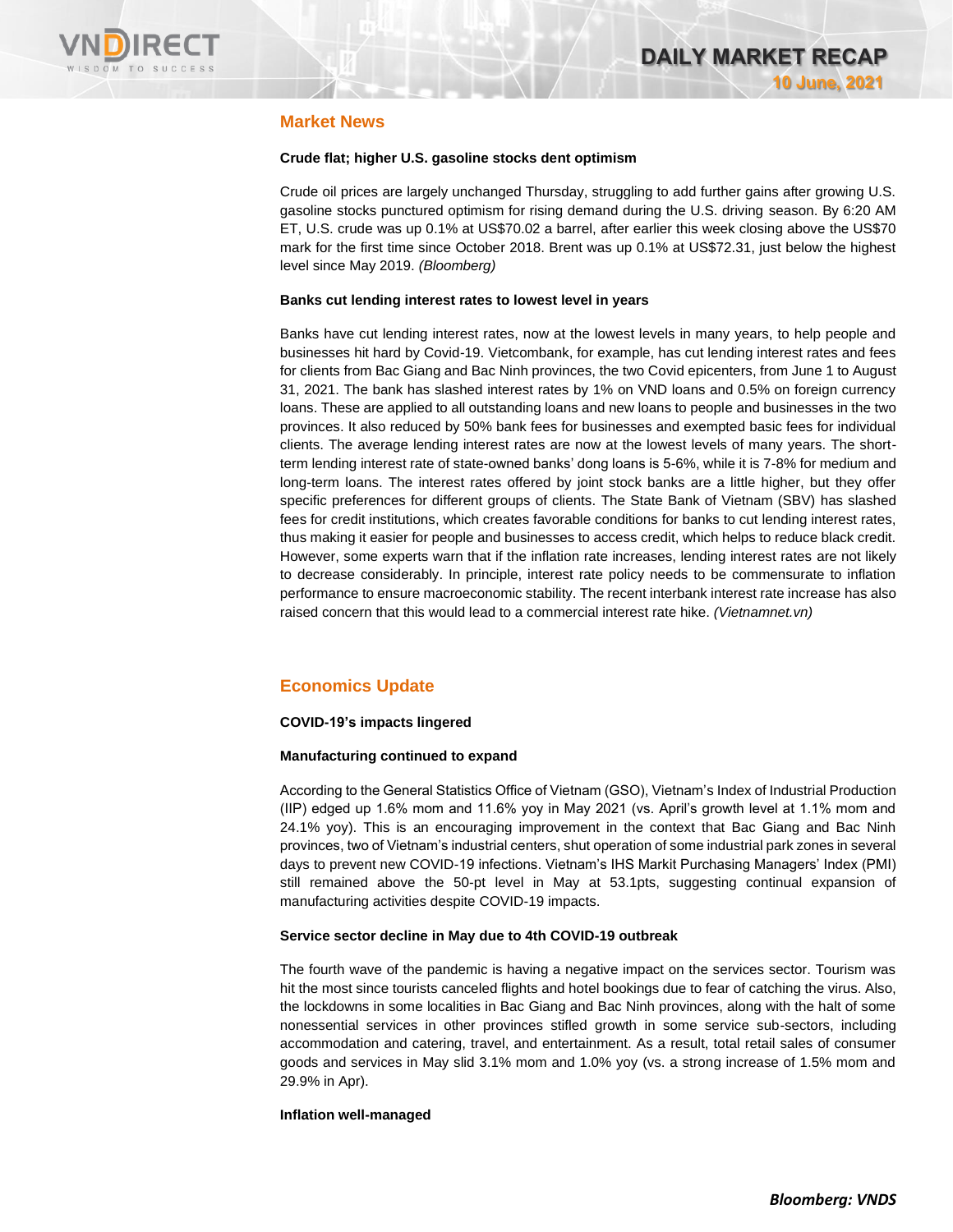

Headline inflation was 2.9% yoy in May 2021 (from 2.7% yoy in Apr 2021), which is lower than our expectation. On month-on-month basis, headline CPI inched up 0.2% vs. Apr level. The headline was mostly driven by the 0.8% mom increase in the transportation price index and the 0.4% mom increase in the accommodation & construction materials index.

**DAILY MARKET RECAP** 

**10 June, 2021**

#### **We trimmed our 2Q21F GDP growth to 7.0%**

We trimmed our 2Q21F GDP growth to 7.0% from a previous forecast of 7.5% as the service sector was hit hard by the 4th wave of COVID-19. However, we maintained our 2021F GDP growth at 6.7% as we expect a stronger expansion of the manufacturing sector in 2H21 thanks to higher demand from the US and EU.

*Read the full report[: HERE](https://nhanha-public-api.vndirect.com.vn/click/OGE0ODlmZDA3NTYyMzU3MDAxNzU2MmUzNWNiMzEyMTE=/MGE3N2YyMjljNzgxNDU3Y2IzYzFlZDk2MmU5NTljZmI=/0a77f229c781457cb3c1ed962e959cfb-Econ_Update_20210610.pdf/cmVzZWFyY2hAdm5kaXJlY3QuY29tLnZu/MzE5ODI=)*

### **Notable Corporate Events**

**Gemadept Corporation (GMD VN, HOSE) - Business targets for 2021F:** GMD has targeted FY21F revenue at VND2,800bn (+7% yoy) and profit before tax at VND700bn (+37% yoy), the company said. GMD also plans to pay a cash dividend of VND1,200/share. *(Ndh.vn)*

*<to be continued>*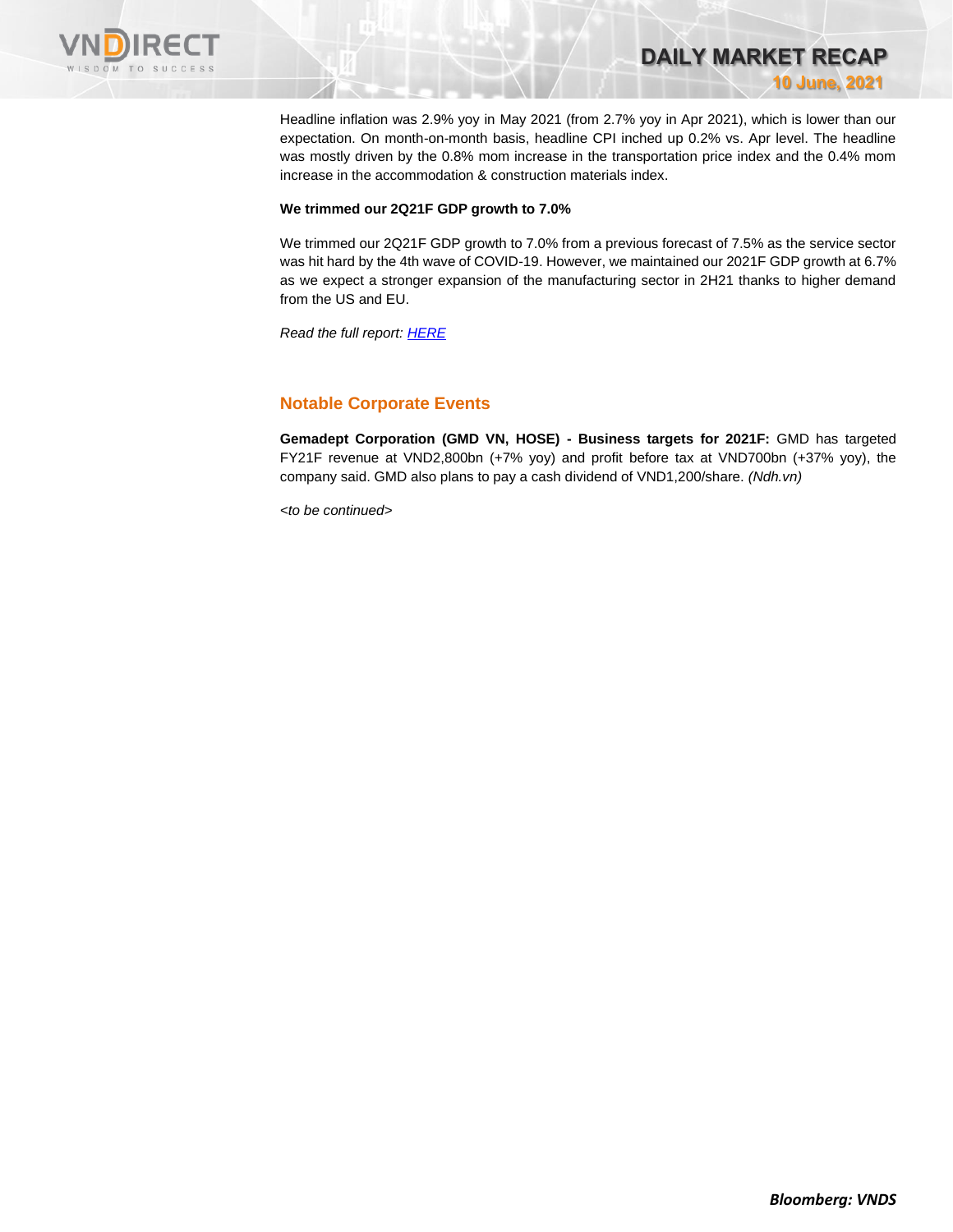# **COVERAGE SUMMARY**

|                 |                    | <b>Adjusted target</b> |                       |               |                       |                      |
|-----------------|--------------------|------------------------|-----------------------|---------------|-----------------------|----------------------|
| <b>Ticker</b>   | <b>Close price</b> | price                  | <b>Dividend yield</b> | <b>Upside</b> | <b>Recommendation</b> | <b>Latest report</b> |
|                 |                    |                        |                       |               |                       |                      |
| <b>ACB</b>      | 34,100             | 39,500                 | 0.0%                  | 15.8%         | <b>ADD</b>            | Link                 |
| <b>ACV</b>      | 69,800             | 87,500                 | 1.3%                  | 26.6%         | <b>ADD</b>            | $Link$               |
| <b>CRE</b>      | 44,000             | 33,700                 | 2.2%                  | $-21.2%$      | <b>HOLD</b>           | Link                 |
| <b>CTG</b>      | 49,500             | 53,700                 | 1.0%                  | 9.5%          | <b>ADD</b>            | Link                 |
| <b>DBC</b>      | 57,000             | 64,000                 | 2.6%                  | 14.9%         | ADD                   | Link                 |
| <b>DPM</b>      | 21,500             | 24,100                 | 6.5%                  | 18.6%         | <b>ADD</b>            | Link                 |
| <b>DRC</b>      | 26,700             | 25,500                 | 3.7%                  | $-0.7%$       | <b>ADD</b>            | Link                 |
| <b>FPT</b>      | 81,900             | 117,000                | 2.4%                  | 45.3%         | <b>ADD</b>            | Link                 |
| GAS             | 86,100             | 97,300                 | 4.2%                  | 17.2%         | <b>ADD</b>            | Link                 |
| <b>GMD</b>      | 40,200             | 44,900                 | 4.2%                  | 15.9%         | <b>HOLD</b>           | Link                 |
| <b>HDG</b>      | 41,150             | 50,300                 | 2.8%                  | 25.0%         | ADD                   | Link                 |
| <b>HPG</b>      | 51,600             | 48,400                 | 0.9%                  | $-5.3%$       | <b>ADD</b>            | Link                 |
| <b>KBC</b>      | 33,800             | 57,500                 | 1.5%                  | 71.6%         | ADD                   | Link                 |
| <b>KDC</b>      | 58,100             | 65,000                 | 2.8%                  | 14.7%         | <b>ADD</b>            | Link                 |
| <b>KDH</b>      | 38,900             | 35,100                 | 1.3%                  | $-8.5%$       | <b>HOLD</b>           | Link                 |
| <b>LPB</b>      | 31,200             | 26,000                 | 0.0%                  | $-16.7%$      | <b>HOLD</b>           | Link                 |
| <b>MBB</b>      | 37,900             | 41,700                 | 0.0%                  | 10.0%         | <b>ADD</b>            | Link                 |
| <b>MML</b>      | 59,500             | 60,500                 | 0.0%                  | 1.7%          | <b>ADD</b>            | Link                 |
| <b>MSH</b>      | 55,100             | 61,000                 | 6.3%                  | 17.0%         | ADD                   | Link                 |
| <b>MWG</b>      | 135,300            | 173,000                | 1.1%                  | 29.0%         | <b>ADD</b>            | Link                 |
| <b>NLG</b>      | 38,500             | 38,000                 | 1.2%                  | $-0.1%$       | ADD                   | Link                 |
| NT <sub>2</sub> | 19,300             | 28,400                 | 10.4%                 | 57.5%         | <b>ADD</b>            | Link                 |
| <b>NVL</b>      | 103,600            | 74,100                 | 0.0%                  | $-28.5%$      | <b>HOLD</b>           | Link                 |
| <b>PHP</b>      | 19,300             | 24,200                 | 2.9%                  | 28.3%         | ADD                   | $Link$               |
| <b>PLC</b>      | 25,800             | 30,900                 | 7.8%                  | 27.5%         | ADD                   | Link                 |
| <b>PNJ</b>      | 95,800             | 99,500                 | 1.9%                  | 5.7%          | <b>HOLD</b>           | Link                 |
| <b>POW</b>      | 11,900             | 13,300                 | 2.5%                  | 14.3%         | ADD                   | Link                 |
| <b>PPC</b>      | 23,750             | 27,400                 | 9.2%                  | 24.5%         | ADD                   | $Link$               |
| <b>PVD</b>      | 22,200             | 26,600                 | 0.0%                  | 19.8%         | ADD                   | <b>Link</b>          |
| <b>PVS</b>      | 26,900             | 27,100                 | 2.6%                  | 3.3%          | <b>ADD</b>            | $Link$               |
| <b>PVT</b>      | 19,400             | 24,100                 | 2.6%                  | 26.8%         | ADD                   | Link                 |
| <b>SCS</b>      | 135,000            | 161,400                | 4.2%                  | 23.8%         | ADD                   | $Link$               |
| <b>STK</b>      | 37,450             | 41,000                 | 3.7%                  | 13.2%         | ADD                   | Link                 |
| <b>TCB</b>      | 50,100             | 40,400                 | 0.0%                  | $-19.4%$      | <b>ADD</b>            | Link                 |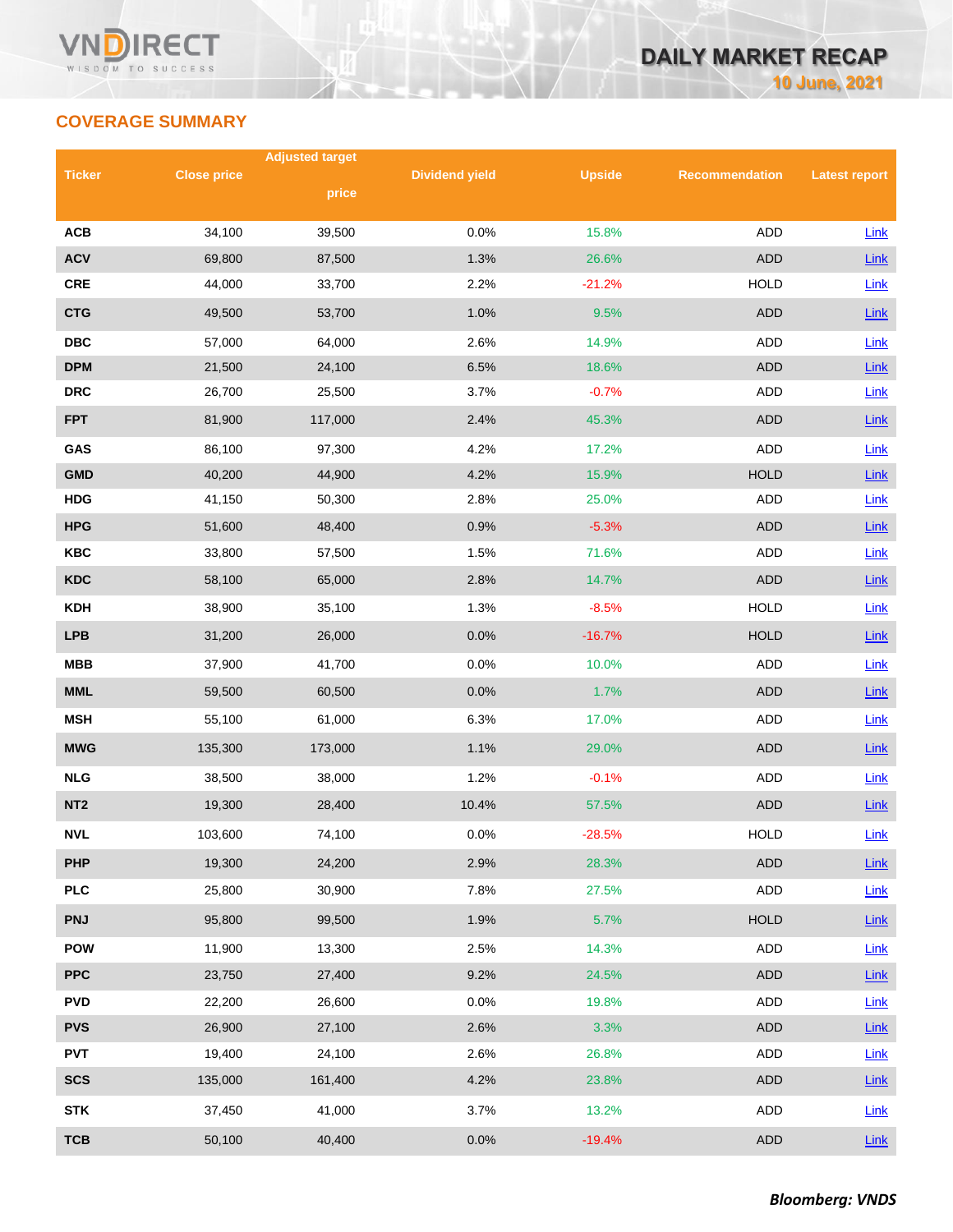

# **DAILY MARKET RECAP**

**10 June, 2021**

|               |                    | <b>Adjusted target</b> |                       |               |                       |                      |
|---------------|--------------------|------------------------|-----------------------|---------------|-----------------------|----------------------|
| <b>Ticker</b> | <b>Close price</b> | price                  | <b>Dividend yield</b> | <b>Upside</b> | <b>Recommendation</b> | <b>Latest report</b> |
| <b>TCM</b>    | 85,000             | N/A                    | 1.2%                  | N/A           | N/A                   | Link                 |
| <b>VCB</b>    | 101,800            | 111,400                | 0.8%                  | 10.2%         | <b>ADD</b>            | Link                 |
| <b>VHC</b>    | 44,250             | 50,000                 | 4.6%                  | 17.6%         | ADD                   | Link                 |
| <b>VHM</b>    | 104,100            | 134,300                | 0.0%                  | 29.0%         | <b>ADD</b>            | $Link$               |
| <b>VIB</b>    | 51,900             | 45,300                 | 0.0%                  | $-12.7%$      | <b>HOLD</b>           | <b>Link</b>          |
| <b>VJC</b>    | 113,800            | 138,900                | 0.0%                  | 22.1%         | <b>ADD</b>            | $Link$               |
| <b>VNM</b>    | 92,200             | 110,000                | 4.1%                  | 23.4%         | ADD                   | Link                 |
| <b>VPB</b>    | 71,800             | 56,300                 | 0.0%                  | $-21.6%$      | <b>HOLD</b>           | <b>Link</b>          |
| <b>VRE</b>    | 30,800             | 38,000                 | 4.7%                  | 28.1%         | <b>ADD</b>            | <b>Link</b>          |
| <b>VTP</b>    | 98,000             | 106,200                | 1.4%                  | 9.8%          | <b>ADD</b>            | Link                 |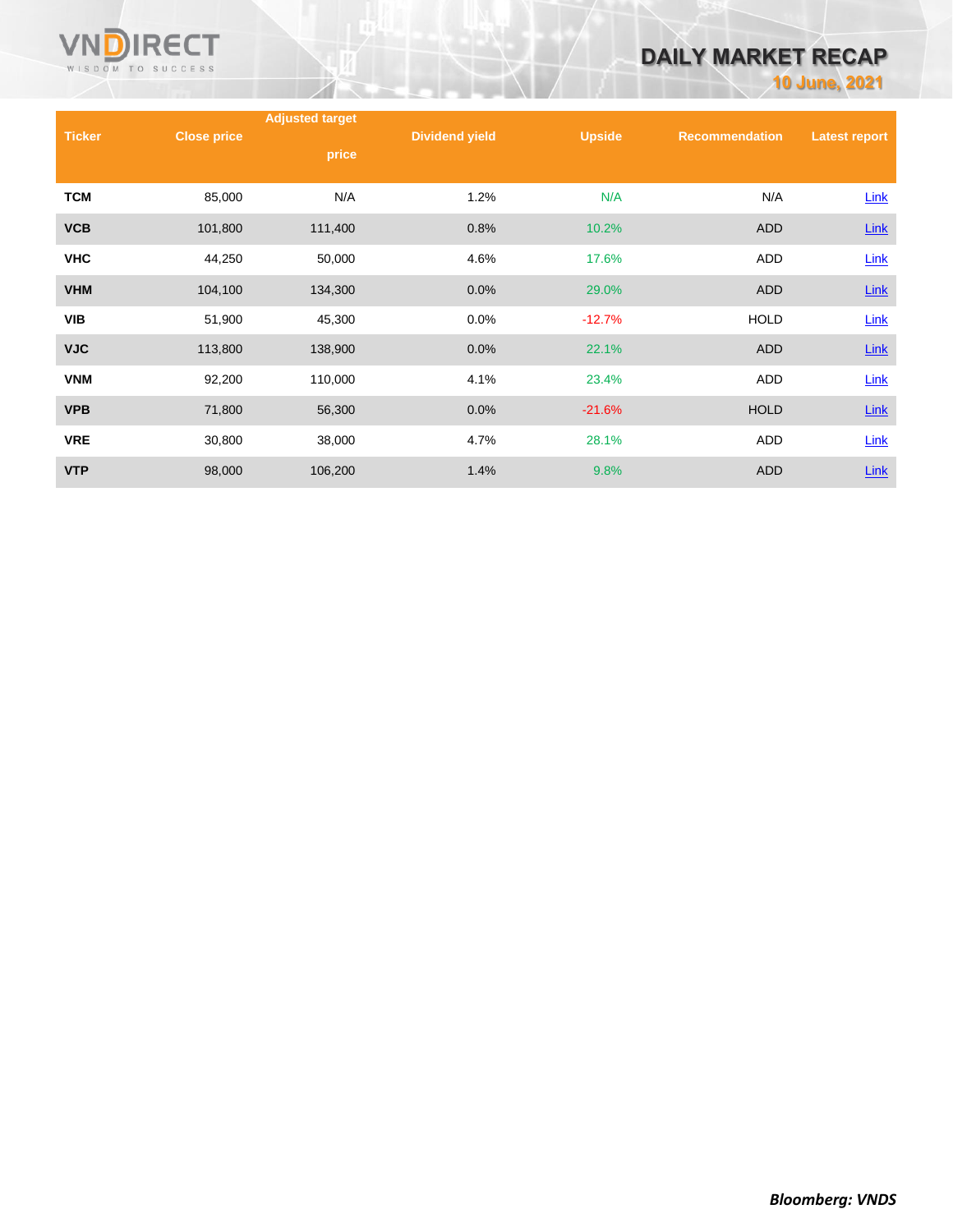### **MARKET MOVEMENTS**

WISDOM TO SUCCESS

**RECT** 

| <b>HOSE</b>        |              |       |      |               |              |  |  |  |
|--------------------|--------------|-------|------|---------------|--------------|--|--|--|
| <b>Top gainers</b> |              |       |      |               | <b>VND</b>   |  |  |  |
| <b>Ticker</b>      | Last         | Cha   | %chq | Vol.          | <b>Index</b> |  |  |  |
|                    | <b>Price</b> |       |      |               | impact       |  |  |  |
| <b>DPG</b>         | 42.050       | 2,750 | 7.00 | 1.49MLN       | 0.034        |  |  |  |
| <b>CMX</b>         | 15,300       | 1,000 | 6.99 | 582.600       | 0.008        |  |  |  |
| <b>DCM</b>         | 19,150       | 1,250 |      | 6.98 10.62MLN | 0.181        |  |  |  |
| VCI                | 90,400       | 5,900 | 6.98 | 4.89MLN       | 0.268        |  |  |  |
| IDI                | 6,930        | 450   | 6.94 | 4.85MLN       | 0.028        |  |  |  |

| <b>Top losers</b> |              |          |         |                  | <b>VND</b>   |
|-------------------|--------------|----------|---------|------------------|--------------|
| <b>Ticker</b>     | Last         | Cha      | %chq    | Vol.             | <b>Index</b> |
|                   | <b>Price</b> |          |         |                  | impact       |
| PGI               | 19,300       | $-1,400$ | -7.66   | 1,400            | $-0.039$     |
| <b>ABS</b>        | 35,900       | $-2,700$ | $-6.99$ | 220,000          | $-0.059$     |
| <b>FTM</b>        | 2.940        | $-220$   | $-6.96$ | 498.500          | $-0.003$     |
| <b>PVD</b>        | 22,200       | $-1,650$ |         | $-6.92$ 18.62MLN | $-0.190$     |
| <b>SFC</b>        | 25,950       | $-1,900$ | $-6.82$ | 600              | $-0.006$     |

| <b>Top index movers</b> | <b>VND</b>   |       |      |                |              |
|-------------------------|--------------|-------|------|----------------|--------------|
| <b>Ticker</b>           | Last         | Cha   | %chq | Vol.           | <b>Index</b> |
|                         | <b>Price</b> |       |      |                | impact       |
| <b>VNM</b>              | 92,200       | 3,100 | 3.48 | 5.62MLN        | 1.769        |
| <b>HPG</b>              | 51,600       | 1,300 |      | 2.58 29.31 MLN | 1.176        |
| <b>SAB</b>              | 160,000      | 3,100 | 1.98 | 690.600        | 0.543        |
| <b>SSB</b>              | 41,300       | 1,100 | 2.74 | 3.34MLN        | 0.363        |
| VCI                     | 90,400       | 5,900 | 6.98 | 4.89MLN        | 0.268        |

| <b>Top index laggers</b> |              |          |         |                |              |  |  |
|--------------------------|--------------|----------|---------|----------------|--------------|--|--|
| <b>Ticker</b>            | Last         | Cha      | $%$ chq | Vol.           | <b>Index</b> |  |  |
|                          | <b>Price</b> |          |         |                | impact       |  |  |
| VIC                      | 116,500      | $-2,300$ | $-1.94$ | 2.93MLN        | $-2.125$     |  |  |
| <b>VHM</b>               | 104,100      | $-2,000$ | $-1.89$ | 3.37MLN        | $-1.829$     |  |  |
| <b>BID</b>               | 43.900       | $-1,550$ | $-3.41$ | 4.46MLN        | $-1.702$     |  |  |
| <b>CTG</b>               | 49,500       | $-1,000$ |         | -1.98 11.56MLN | $-1.017$     |  |  |
| <b>GVR</b>               | 28.500       | $-800$   | $-2.73$ | 4.22MLN        | $-0.874$     |  |  |

| <b>VND</b><br><b>Top liquidity</b> |              |        |         |         |              |  |  |
|------------------------------------|--------------|--------|---------|---------|--------------|--|--|
| <b>Ticker</b>                      | Last         | Cha    | %chq    | Val.    | <b>Index</b> |  |  |
|                                    | <b>Price</b> |        |         | (VNDbn) | impact       |  |  |
| <b>VPB</b>                         | 71,800       | 0      | 0.00    | 5,448   | 0.000        |  |  |
| <b>HPG</b>                         | 51,600       | 1,300  | 2.58    | 1,511   | 1.176        |  |  |
| <b>STB</b>                         | 28.900       | $-700$ | $-2.36$ | 703     | $-0.360$     |  |  |
| SSI                                | 47,000       | 300    | 0.64    | 703     | 0.053        |  |  |
| <b>MBB</b>                         | 37,900       | $-650$ | $-1.69$ | 596     | $-0.497$     |  |  |

|                    |              | <b>HOSE</b> |      |               |              |                    |              | <b>HNX</b> |       |        |              |
|--------------------|--------------|-------------|------|---------------|--------------|--------------------|--------------|------------|-------|--------|--------------|
| <b>Top gainers</b> |              |             |      |               | <b>VND</b>   | <b>Top gainers</b> |              |            |       |        | <b>VND</b>   |
| Ticker             | Last         | Chg         | %chg | Vol.          | <b>Index</b> | Ticker             | Last         | Chg        | %chq  | Vol.   | <b>Index</b> |
|                    | <b>Price</b> |             |      |               | impact       |                    | <b>Price</b> |            |       |        | impact       |
| DPG.               | 42.050       | 2.750       | 7.00 | .49MLN        | 0.034        | <b>AMC</b>         | 19,800       | 1.800      | 10.00 | 100    | 0.004        |
| <b>CMX</b>         | 15,300       | 1,000       | 6.99 | 582,600       | 0.008        | <b>NHC</b>         | 37,400       | 3,400      | 10.00 | 100    | 0.007        |
| DCM                | 19.150       | 1,250       |      | 6.98 10.62MLN | 0.181        | VC <sub>2</sub>    | 14.300       | 1,300      | 10.00 | 65.300 | 0.008        |
| <b>VCI</b>         | 90,400       | 5,900       | 6.98 | 4.89MLN       | 0.268        | LBE                | 23,200       | 2,100      | 9.95  | 200    | 0.001        |
| IDI                | 6,930        | 450         | 6.94 | 4.85MLN       | 0.028        | <b>HEV</b>         | 15,600       | 1,400      | 9.86  | 4,500  | 0.001        |

| <b>Top losers</b> |              |          |         |                  | <b>VND</b>   | <b>Top losers</b> |              |          |          |        | <b>VND</b>   |
|-------------------|--------------|----------|---------|------------------|--------------|-------------------|--------------|----------|----------|--------|--------------|
| Ticker            | Last         | Chg      | %chq    | Vol.             | <b>Index</b> | Ticker            | Last         | Chg      | %chq     | Vol.   | <b>Index</b> |
|                   | <b>Price</b> |          |         |                  | impact       |                   | <b>Price</b> |          |          |        | impact       |
| PGI               | 19.300       | $-1.400$ | $-7.66$ | 1.400            | $-0.039$     | <b>PEN</b>        | 8,100        | $-900$   | $-10.00$ | 200    | $-0.004$     |
| ABS               | 35,900       | $-2,700$ | $-6.99$ | 220,000          | $-0.059$     | <b>CMC</b>        | 5,900        | $-600$   | $-9.23$  | 400    | $-0.001$     |
| FTM               | 2.940        | $-220$   | $-6.96$ | 498.500          | $-0.003$     | CTT               | 9,900        | $-1.000$ | $-9.17$  | 1.000  | $-0.003$     |
| <b>PVD</b>        | 22,200       | $-1,650$ |         | $-6.92$ 18.62MLN | $-0.190$     | <b>VTL</b>        | 12,100       | $-1,200$ | $-9.02$  | 500    | $-0.006$     |
| <b>SFC</b>        | 25,950       | $-1,900$ | $-6.82$ | 600              | $-0.006$     | TFC               | 8,100        | $-800$   | $-8.99$  | 16,400 | $-0.008$     |
|                   |              |          |         |                  |              |                   |              |          |          |        |              |

| Top index movers |              |       |      |                | <b>VND</b>   |                  | <b>Top index movers</b> |       |         |               | <b>VND</b>   |
|------------------|--------------|-------|------|----------------|--------------|------------------|-------------------------|-------|---------|---------------|--------------|
| Ticker           | Last         | Chg   | %chq | Vol.           | <b>Index</b> | Ticker           | Last                    | Chg   | $%$ chq | Vol.          | <b>Index</b> |
|                  | <b>Price</b> |       |      |                | impact       |                  | <b>Price</b>            |       |         |               | impact       |
| <b>VNM</b>       | 92.200       | 3.100 | 3.48 | 5.62MLN        | 1.769        | VND              | 37.700                  | 1.650 |         | 4.58 18.16MLN | 0.390        |
| <b>HPG</b>       | 51.600       | 1,300 |      | 2.58 29.31 MLN | 1.176        | <b>PVI</b>       | 39,100                  | 3,500 | 9.83    | 721.400       | 0.176        |
| <b>SAB</b>       | 160.000      | 3.100 | 1.98 | 690,600        | 0.543        | <b>VCS</b>       | 100.800                 | 2.100 | 2.13    | 369.200       | 0.096        |
| <b>SSB</b>       | 41.300       | 1,100 | 2.74 | 3.34MLN        | 0.363        | LAS <sup>-</sup> | 12,400                  | 600   | 5.08    | 1.71MLN       | 0.034        |
| VCI              | 90,400       | 5,900 | 6.98 | 4.89MLN        | 0.268        | CSC              | 47,400                  | 1,900 | 4.18    | 333,900       | 0.029        |

|            | <b>Top index laggers</b> |          |         |                  | <b>VND</b> |            | Top index laggers |          |         |                  | <b>VND</b>   |
|------------|--------------------------|----------|---------|------------------|------------|------------|-------------------|----------|---------|------------------|--------------|
| Ticker     | Last                     | Chg      | $%$ chq | Vol.             | Index      | Ticker     | Last              | Chg      | %chq    | Vol.             | <b>Index</b> |
|            | <b>Price</b>             |          |         |                  | impact     |            | <b>Price</b>      |          |         |                  | impact       |
| VIC        | 116.500                  | $-2.300$ | $-1.94$ | 2.93MLN          | $-2.125$   | <b>SHB</b> | 29.500            | $-1.800$ |         | -5.75 18.31 MLN  | $-3.962$     |
| <b>VHM</b> | 104.100                  | $-2.000$ | $-1.89$ | 3.37MLN          | $-1.829$   | <b>PVS</b> | 26,900            | $-1.500$ |         | $-5.28$ 15.72MLN | $-0.512$     |
| BID        | 43.900                   | $-1.550$ | $-3.41$ | 4.46MLN          | $-1.702$   | <b>BAB</b> | 26.600            | $-500$   | $-1.85$ | 90.700           | $-0.455$     |
| CTG        | 49,500                   | $-1.000$ |         | $-1.98$ 11.56MLN | $-1.017$   | <b>NVB</b> | 18,900            | $-700$   | $-3.57$ | 7.33MLN          | $-0.410$     |
| <b>GVR</b> | 28,500                   | $-800$   | $-2.73$ | 4.22MLN          | $-0.874$   | THD        | 193,000           | $-1,000$ | $-0.52$ | 1.02MLN          | $-0.375$     |

| Top liquidity' |              |        |         |         | <b>VND</b> | <b>Top liquidity</b> |              |          |         |         | <b>VND</b>   |
|----------------|--------------|--------|---------|---------|------------|----------------------|--------------|----------|---------|---------|--------------|
| Ticker         | Last         | Chg    | $%$ chq | Val.    | Index      | Ticker               | Last         | Chg      | %chq    | Val.    | <b>Index</b> |
|                | <b>Price</b> |        |         | (VNDbn) | impact     |                      | <b>Price</b> |          |         | (VNDbn) | impact       |
| VPB            | 71.800       | 0      | 0.00    | 5.448   | 0.000      | VND                  | 37.700       | 650. ا   | 4.58    | 710     | 0.390        |
| <b>HPG</b>     | 51,600       | 1.300  | 2.58    | 1,511   | 1.176      | <b>SHB</b>           | 29,500       | $-1.800$ | $-5.75$ | 562     | $-3.962$     |
| <b>STB</b>     | 28,900       | $-700$ | $-2.36$ | 703     | $-0.360$   | <b>PVS</b>           | 26.900       | $-1.500$ | $-5.28$ | 433     | $-0.512$     |
| SSI            | 47,000       | 300    | 0.64    | 703     | 0.053      | <b>SHS</b>           | 36,800       | 0        | 0.00    | 405     | 0.000        |
| <b>MBB</b>     | 37,900       | -650   | $-1.69$ | 596     | $-0.497$   | THD                  | 193.000      | $-1.000$ | $-0.52$ | 197     | $-0.375$     |

*Source: Bloomberg*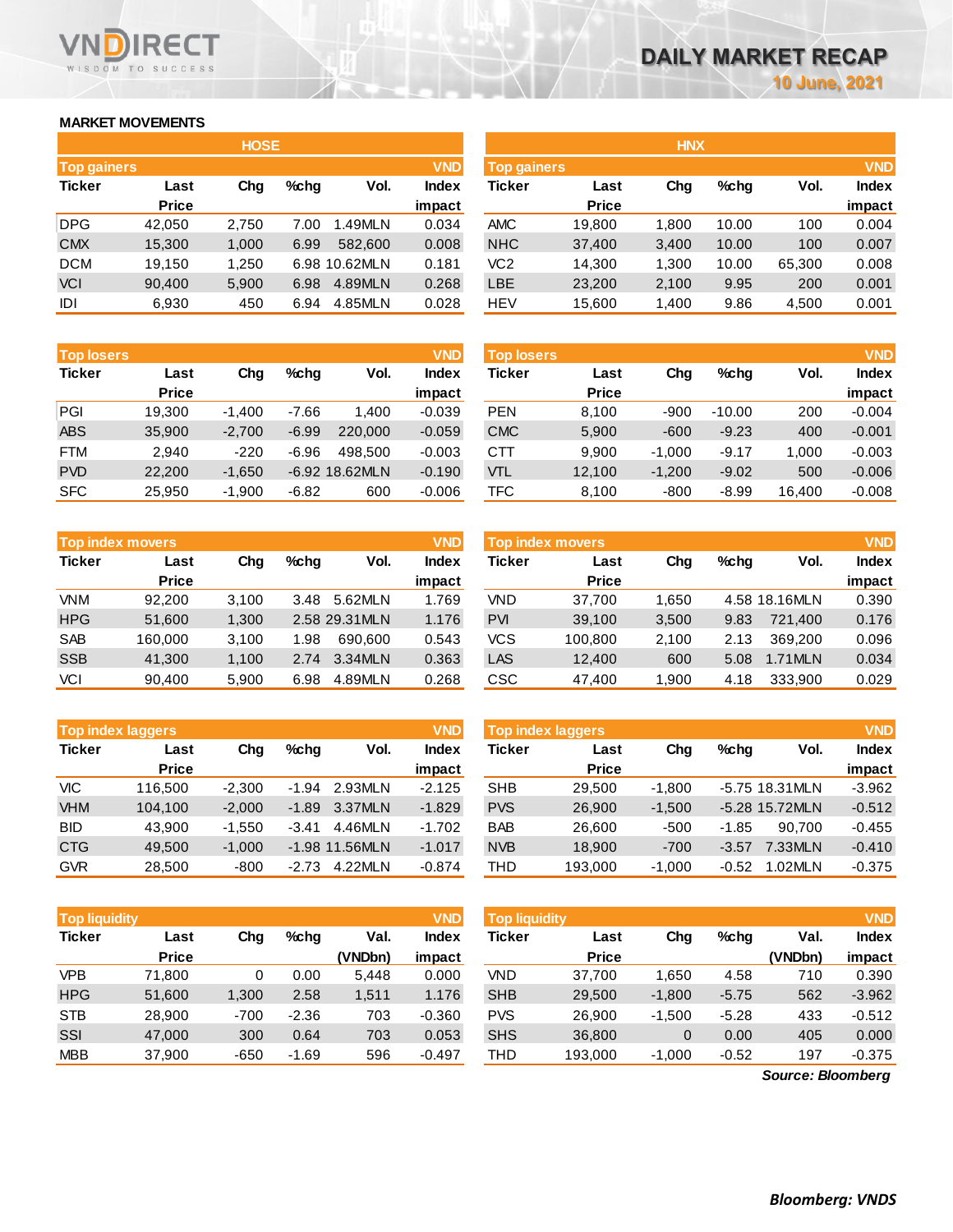

# **FOREIGN ACTIVITIES**

| Volume (Mn'shs)       | <b>HOSE</b> | <b>HNX</b> | <b>Value (VND'bn)</b> | <b>HOSE</b> | <b>HNX</b> |
|-----------------------|-------------|------------|-----------------------|-------------|------------|
| <b>BUY</b>            | 38.3        | 1.5        | <b>BUY</b>            | 1,996.0     | 46.9       |
| % of market           | 5.4%        | 1.0%       | % of market           | 8.1%        | 1.3%       |
| <b>SELL</b>           | 39.3        | 2.9        | <b>SELL</b>           | 1,774.6     | 108.3      |
| % of market           | 5.5%        | 2.0%       | % of market           | 7.2%        | 3.0%       |
| <b>NET BUY (SELL)</b> | (1.0)       | (1.4)      | <b>NET BUY (SELL)</b> | 221.3       | (61.5)     |

*Source: HSX, HNX*





 $HOSE$  $\blacksquare$  HNX

| <b>YTD ACCUMULATION</b> |             |            |                       |             |            |
|-------------------------|-------------|------------|-----------------------|-------------|------------|
| <b>Volume (MIn'shs)</b> | <b>HOSE</b> | <b>HNX</b> | Value (VND'bn)        | <b>HOSE</b> | <b>HNX</b> |
| <b>BUY</b>              | 3,363.4     | 120.5      | <b>BUY</b>            | 150,877.5   | 3,043.9    |
| % of market             | 4.6%        | 0.7%       | % of market           | 7.8%        | 1.8%       |
| <b>SELL</b>             | 4,331.8     | 164.2      | <b>SELL</b>           | 188,449.1   | 3,385.9    |
| % of market             | 5.9%        | 1.0%       | % of market           | 9.8%        | 2.0%       |
| <b>NET BUY (SELL)</b>   | (968.3)     | (43.7)     | <b>NET BUY (SELL)</b> | (37,571.7)  | (342.0)    |

*Source: HSX, HNX*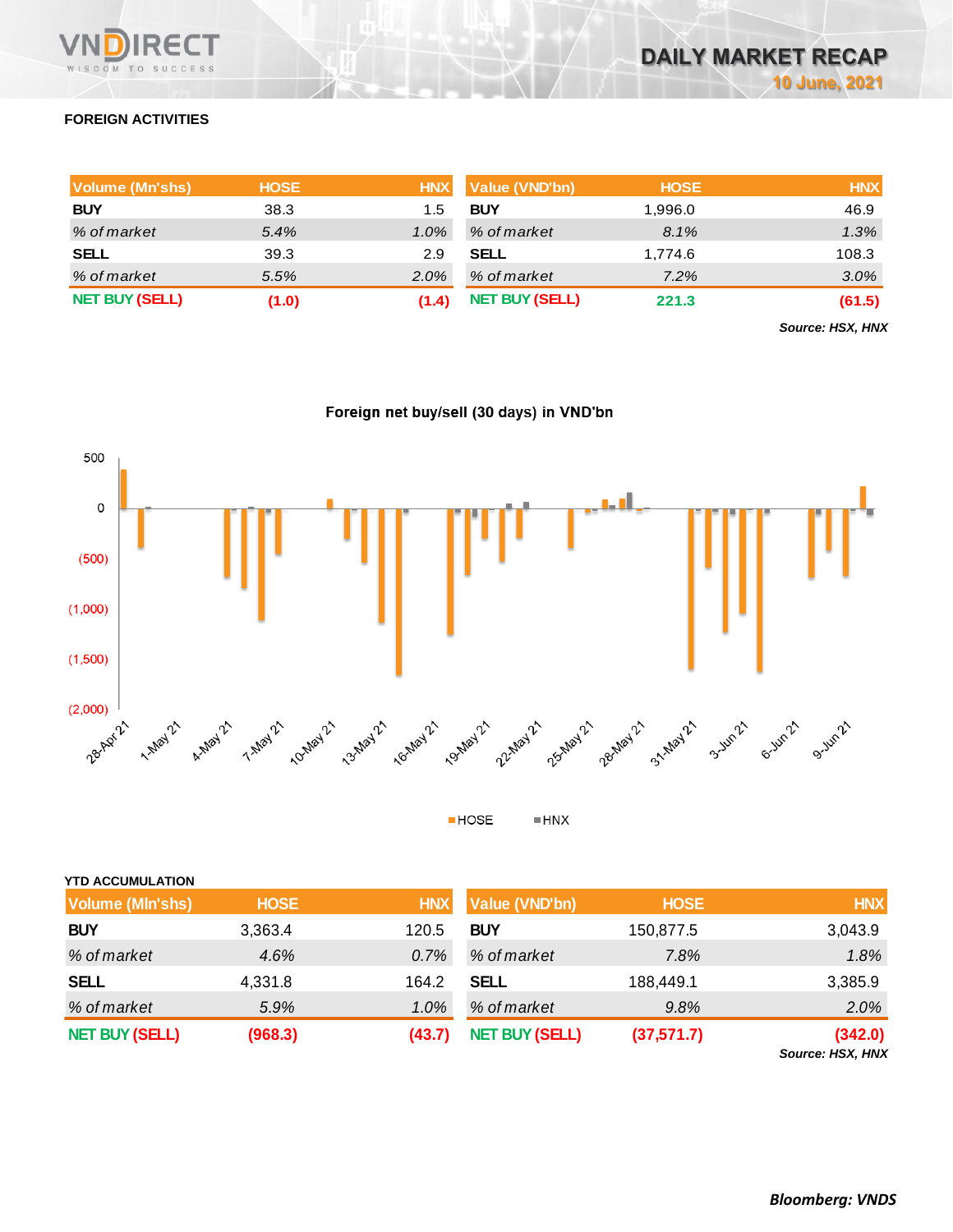### **FOREIGN ACTIVITIES**

**VNDIRECT** WISDOM TO SUCCESS

|               |                               | <b>HOSE</b> |         |       |               |            |                               | <b>HNX</b> |         |       |               |
|---------------|-------------------------------|-------------|---------|-------|---------------|------------|-------------------------------|------------|---------|-------|---------------|
|               | Top buy by foreigners (value) |             |         |       | <b>VND'bn</b> |            | Top buy by foreigners (value) |            |         |       | <b>VND'bn</b> |
| <b>Ticker</b> | Last                          | Chg         | $%$ chg | Value | <b>Index</b>  | Ticker     | Last                          | Chg        | %chg    | Value | <b>Index</b>  |
|               | <b>Price</b>                  |             |         |       | impact        |            | <b>Price</b>                  |            |         |       | impact        |
| <b>IMP</b>    | 73,500                        | $-2,500$    | $-3.29$ | 276.7 | $-0.046$      | <b>PVI</b> | 39.100                        | 3,500      | 9.83    | 22.2  | 0.000         |
| <b>HPG</b>    | 51,600                        | 1,300       | 2.58    | 264.2 | 1.176         | <b>PVS</b> | 26,900                        | $-1,500$   | $-5.28$ | 11.4  | 0.000         |
| <b>VNM</b>    | 92,200                        | 3,100       | 3.48    | 157.8 | 1.769         | <b>SHS</b> | 36,800                        | 0          | 0.00    | 5.2   | 0.000         |
| <b>VHM</b>    | 104.100                       | $-2,000$    | $-1.89$ | 106.6 | $-1.829$      | <b>VND</b> | 37,700                        | 1,650      | 4.58    | 1.6   | 0.000         |
| SSI           | 47,000                        | 300         | 0.64    | 98.1  | 0.053         | <b>SHB</b> | 29,500                        | $-1,800$   | $-5.75$ | 1.6   | 0.000         |

|               | Top sell by foreigners (value) |          |         |       | <b>VND'bn</b> |            | Top sell by foreigners (value), |          |         |       | <b>VND'bn</b> |
|---------------|--------------------------------|----------|---------|-------|---------------|------------|---------------------------------|----------|---------|-------|---------------|
| <b>Ticker</b> | Last                           | Chg      | %chg    | Value | Index         | Ticker     | Last                            | Chg      | %chg    | Value | <b>Index</b>  |
|               | <b>Price</b>                   |          |         |       | impact        |            | <b>Price</b>                    |          |         |       | impact        |
| <b>IMP</b>    | 73.500                         | $-2.500$ | $-3.29$ | 277.0 | $-0.046$      | <b>VND</b> | 37.700                          | 1.650    | 4.58    | 99.7  | 0.000         |
| <b>DXG</b>    | 23,600                         | $-500$   | $-2.07$ | 170.6 | $-0.071$      | <b>SHB</b> | 29,500                          | $-1,800$ | $-5.75$ | 1.9   | 0.000         |
| <b>NVL</b>    | 103.600                        | $-2.700$ | $-2.54$ | 128.5 | $-0.801$      | <b>PVI</b> | 39.100                          | 3.500    | 9.83    | 1.8   | 0.000         |
| <b>SAB</b>    | 160,000                        | 3,100    | 1.98    | 125.6 | 0.543         | <b>BVS</b> | 27,300                          | $-400$   | $-1.44$ | 1.0   | 0.000         |
| VIC           | 116.500                        | $-2.300$ | $-1.94$ | 99.4  | $-2.125$      | <b>NTP</b> | 48.900                          | 400      | 0.82    | 1.0   | 0.000         |

|               | Top net buy by foreigners (value) |        |         |       | <b>VND'bn</b> |            | Top net buy by foreigners (value) |          |         |              | <b>VND'bn</b> |
|---------------|-----------------------------------|--------|---------|-------|---------------|------------|-----------------------------------|----------|---------|--------------|---------------|
| <b>Ticker</b> | Last                              | Chg    | $%$ chg | Value | Index         | Ticker     | Last                              | Chg      | %chg    | <b>Value</b> | Index         |
|               | <b>Price</b>                      |        |         |       | impact        |            | <b>Price</b>                      |          |         |              | impact        |
| <b>HPG</b>    | 51,600                            | 1,300  | 2.58    | 166.9 | 1.176         | PVI        | 39,100                            | 3,500    | 9.83    | 20.3         | 0.000         |
| <b>VNM</b>    | 92,200                            | 3,100  | 3.48    | 90.7  | 1.769         | <b>PVS</b> | 26,900                            | $-1,500$ | $-5.28$ | 11.3         | 0.000         |
| SSI           | 47,000                            | 300    | 0.64    | 90.5  | 0.053         | <b>SHS</b> | 36,800                            | 0        | 0.00    | 5.1          | 0.000         |
| <b>VCB</b>    | 101,800                           | $-200$ | $-0.20$ | 53.9  | $-0.203$      | <b>PAN</b> | 26,700                            | $-400$   | $-1.48$ | 1.1          | 0.000         |
| <b>STB</b>    | 28,900                            | $-700$ | $-2.36$ | 43.2  | $-0.360$      | <b>NSC</b> | 79,800                            | 100      | 0.13    | 1.1          | 0.000         |

|                 | Top net sell by foreigners (value) |          |         |          | <b>VND'bn</b> |            | Top net sell by foreigners (value) |          |         |                            | <b>VND'bn</b> |
|-----------------|------------------------------------|----------|---------|----------|---------------|------------|------------------------------------|----------|---------|----------------------------|---------------|
| <b>Ticker</b>   | Last                               | Chg      | $%$ chg | Value    | Index         | Ticker     | Last                               | Chg      | %chg    | <b>Value</b>               | Index         |
|                 | <b>Price</b>                       |          |         |          | impact        |            | <b>Price</b>                       |          |         |                            | impact        |
| <b>DXG</b>      | 23,600                             | $-500$   | $-2.07$ | $-156.5$ | $-0.071$      | <b>VND</b> | 37,700                             | 1,650    | 4.58    | $-98.11$                   | 0.000         |
| <b>NVL</b>      | 103,600                            | $-2,700$ | $-2.54$ | $-74.1$  | $-0.801$      | <b>BVS</b> | 27,300                             | $-400$   | $-1.44$ | $-1.03$                    | 0.000         |
| <b>SAB</b>      | 160.000                            | 3,100    | 1.98    | $-55.3$  | 0.543         | <b>NTP</b> | 48.900                             | 400      | 0.82    | $-0.97$                    | 0.000         |
| <b>VIC</b>      | 116.500                            | $-2,300$ | $-1.94$ | $-40.7$  | $-2.125$      | THD        | 193,000                            | $-1,000$ | $-0.52$ | $-0.92$                    | 0.000         |
| <b>GEX</b>      | 22,000                             | $-500$   | $-2.22$ | $-40.5$  | $-0.067$      | <b>PVC</b> | 11,600                             | $-600$   | $-4.92$ | $-0.49$                    | 0.000         |
| $40 \;$ km $24$ |                                    |          |         |          |               |            |                                    |          |         | Course Dloamborn UOCE UNIV |               |

*10-Jun-21*

 $\mathcal{L}_{\mathcal{L}}$ 

 $\mathcal{L}_{\mathcal{A}}$ 

*Source: Bloomberg, HOSE, HNX*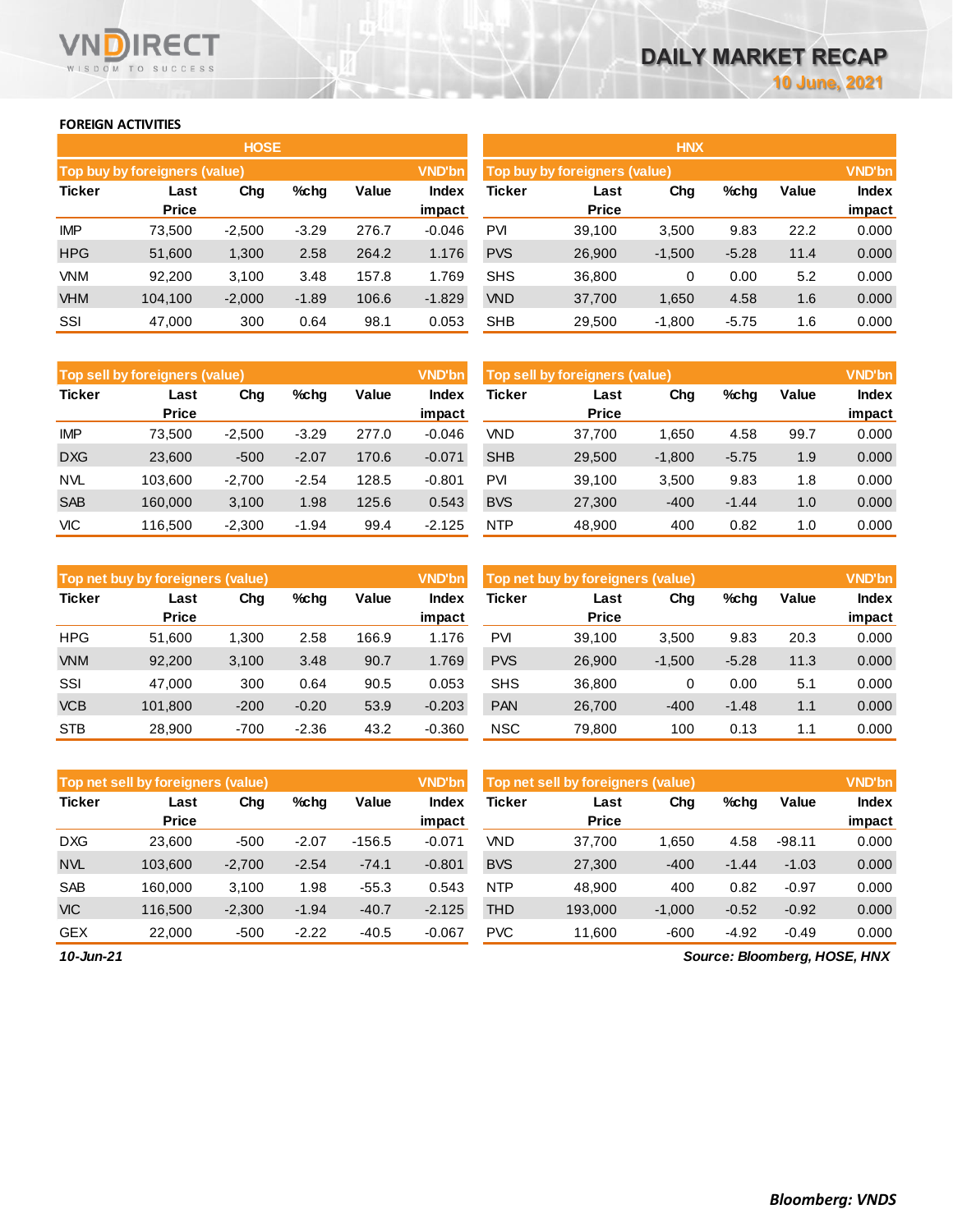**10 June, 2021**

### **TOP 60 MARKET CAP STOCKS SNAPSHOT ON HOSE**

Τ.

|                        |                                           |                  |                        |                   |                |                |                                                  |              |                                               |                         |                     | <b>10 June, 2021</b> |                    |
|------------------------|-------------------------------------------|------------------|------------------------|-------------------|----------------|----------------|--------------------------------------------------|--------------|-----------------------------------------------|-------------------------|---------------------|----------------------|--------------------|
|                        | TOP 60 MARKET CAP STOCKS SNAPSHOT ON HOSE |                  |                        |                   |                |                |                                                  |              |                                               |                         |                     |                      |                    |
| No. Ticker             | <b>Price</b><br><b>VND</b>                | 1M               | Price change (%)<br>3M | 6M                | <b>US\$mln</b> | <b>MIn'shs</b> | Mkt. Cap Outs. Vol. Float ratio<br>$\frac{9}{6}$ |              | Avail. Fil Ave. daily vol.<br>% (30 days-shs) | P/E<br>$\boldsymbol{x}$ | P/B<br>$\pmb{\chi}$ | <b>ROE</b><br>$\%$   | <b>ROA</b><br>$\%$ |
| 1 VIC VM               | 116,500                                   | $-12.1$          | 9.9                    | 11.1              | 17,151         | 3,382          | 23.2                                             | 22.5         | 2,020,553                                     | 53.6                    | 4.9                 | 9.0                  | 1.7                |
| 2 VCB VM               | 101,800                                   | 3.8              | 6.6                    | 4.7               | 16,434         | 3,709          | 25.2                                             | 6.8          | 2,100,607                                     | 17.8                    | 3.7                 | 22.8                 | $1.7$              |
| 3 VHM VM               | 104,100                                   | 5.0              | 4.2                    | 24.5              | 14,905         | 3,290          | 23.4                                             | 26.4         | 4,141,420                                     | 13.2                    | 3.8                 | 33.6                 | 12.6               |
| 4 HPG VM               | 51,600                                    | 10.6             | 52.8                   | 85.3              | 10,046         | 4,473          | 54.0                                             | 22.2         | 36,381,680                                    | 12.7                    | 3.5                 | 31.3                 | 14.7               |
| 5 VNM VM               | 92,200                                    | $-0.9$           | $-8.8$                 | $-17.7$           | 8,387          | 2,090          | 35.2                                             | 45.3         | 4,152,940                                     | 19.7                    | 6.2                 | 31.9                 | 22.5               |
| 6 CTG VM<br>7 BID VM   | 49,500<br>43,900                          | 10.5<br>6.0      | 31.8<br>4.5            | 45.6<br>$-0.1$    | 8,022<br>7,685 | 3,723<br>4,022 | 35.5<br>19.0                                     | 4.8<br>13.3  | 17,680,580<br>4,618,367                       | 10.4<br>21.4            | 2.0<br>2.2          | 20.9<br>10.6         | 1.4<br>0.5         |
| 8 VPB VM               | 71,800                                    | 15.2             | 71.0                   | 156.4             | 7,671          | 2,455          | 70.0                                             | 0.0          | 36,594,430                                    | 15.5                    | 3.1                 | 22.5                 | 2.7                |
| 9 TCB VM               | 50,100                                    | 4.2              | 27.5                   | 98.0              | 7,643          | 3,505          | 69.9                                             | 0.0          | 18,388,750                                    | 12.3                    | 2.2                 | 20.0                 | 3.3                |
| 10 GAS VM              | 86,100                                    | 0.1              | $-6.4$                 | 2.0               | 7,173          | 1,914          | 4.2                                              | 46.5         | 882,800                                       | 21.8                    | 3.3                 | 14.9                 | 11.3               |
| 11 NVL VM              | 103,600                                   | 9.4              | 70.4                   | 122.5             | 6,618          | 1,468          | 30.1                                             | 29.9         | 2,814,443                                     | 33.6                    | 4.8                 | 15.3                 | 3.4                |
| 12 MSN VM              | 103,100                                   | 1.5              | 18.5                   | 22.9              | 5,298          | 1,181          | 38.7                                             | 67.2         | 2,164,413                                     | 80.5                    | 7.5                 | 5.1                  | 1.4                |
| 13 GVR VM              | 28,500                                    | 15.6             | $-1.7$                 | 42.9              | 4,962          | 4,000          | 100.0                                            | 12.4         | 4,608,664                                     | 26.1                    | 2.4                 | 9.2                  | 5.6                |
| 14 MBB VM              | 37,900                                    | 14.2             | 35.6                   | 81.7              | 4,617          | 2,799          | 65.8                                             | 1.5          | 24,358,000                                    | 10.5                    | 2.1                 | 21.6                 | 2.2                |
| 15 SAB VM              | 160,000                                   | 6.3              | $-7.7$                 | $-19.2$           | 4,466          | 641            | 10.4                                             | 37.1         | 199,933                                       | 21.2                    | 5.2                 | 26.7                 | 19.3               |
| 16 ACB VM              | 34,100                                    | 17.7             | 30.2                   | 52.5              | 4,010          | 2,702          | 79.9                                             | 0.0          | 13,660,770                                    | 10.7                    | 2.4                 | 25.6                 | 2.1                |
| 17 VIB VM              | 51,900                                    | 23.2             | 69.2                   | 129.2             | 3,509          | 1,553          | 67.7                                             | 0.0          | 1,760,676                                     | 15.4                    | 4.2                 | 31.1                 | 2.3                |
| 18 FPT VM              | 81,900                                    | 9.8              | 23.4                   | 66.7              | 3,235          | 907            | 77.7                                             | 0.0          | 2,886,080                                     | 20.0                    | 4.4                 | 23.6                 | 9.4                |
| 19 VREVM               | 30,800                                    | $-3.0$           | $-9.8$                 | 9.2               | 3,046          | 2,272          | 31.2                                             | 18.8         | 6,933,900                                     | 26.2                    | 2.3                 | 9.3                  | 7.0                |
| 20 PLX VM              | 52,500                                    | $-1.5$           | $-5.9$                 | 1.7               | 2,842          | 1,244          | 8.6                                              | 3.3          | 3,019,457                                     | 18.0                    | 2.8                 | 16.8                 | 5.9                |
| 21 MWG VM<br>22 VJC VM | 135,300<br>113,800                        | $-2.0$<br>$-4.5$ | 3.7<br>$-16.0$         | 18.9<br>$-5.0$    | 2,800<br>2,683 | 475<br>542     | 77.6<br>51.0                                     | 0.0<br>11.6  | 867,890<br>500,537                            | 14.9<br>50.4            | 3.7<br>4.1          | 27.2<br>8.3          | 9.5<br>2.5         |
| 23 STB VM              | 28,900                                    | 18.9             | 54.5                   | 85.9              | 2,269          | 1,804          | 96.4                                             | 18.6         | 45,328,930                                    | 19.3                    | 1.8                 | 9.4                  | 0.6                |
| 24 HDB VM              | 32,700                                    | 6.2              | 25.3                   | 47.0              | 2,268          | 1,594          | 66.8                                             | 4.3          | 7,278,314                                     | 10.6                    | 2.1                 | 22.3                 | 1.8                |
| 25 BCM VM              | 50,200                                    | $-8.7$           | $-14.8$                | 22.7              | 2,261          | 1,035          | 100.0                                            | 47.0         | 42,990                                        | 24.5                    | 3.2                 | 13.7                 | 4.7                |
| 26 SSB VM              | 41,300                                    | 47.5             | <b>N/A</b>             | <b>N/A</b>        | 2,173          | 1,209          | 100.0                                            | 0.0          | 2,214,877                                     | 28.8                    | 3.5                 | 12.6                 | 1.0                |
| 27 BVHVM               | 55,500                                    | $-1.1$           | $-6.9$                 | $-2.1$            | 1,793          | 742            | 31.9                                             | 21.7         | 922,640                                       | 21.8                    | 2.0                 | 9.5                  | 1.4                |
| 28 PDR VM              | 83,200                                    | 19.0             | 59.0                   | 138.3             | 1,763          | 487            | 37.4                                             | 46.2         | 3,740,630                                     | 30.8                    | 7.6                 | 28.0                 | 8.5                |
| 29 HVN VM              | 27,000                                    | 1.5              | $-12.3$                | 1.7               | 1,667          | 1,418          | 3.9                                              | 20.8         | 849,417                                       | <b>N/A</b>              | 26.6                | $-155.4$             | $-20.1$            |
| 30 TPB VM              | 35,250                                    | 13.3             | 23.9                   | 58.8              | 1,644          | 1,072          | 56.0                                             | 0.0          | 6,359,750                                     | 9.3                     | 2.0                 | 24.1                 | 2.0                |
| 31 EIB VM              | 30,300                                    | 21.7             | 64.7                   | 76.2              | 1,621          | 1,229          | 94.0                                             | 0.2          | 1,198,680                                     | 42.5                    | 2.2                 | 5.3                  | 0.6                |
| 32 LPB VM              | 31,200                                    | 43.1             | 95.6                   | 166.7             | 1,459          | 1,075          | 85.5                                             | 1.5          | 20,069,410                                    | 14.9                    | 2.2                 | 16.0                 | 1.0                |
| 33 OCB VM              | 29,850                                    | 23.6             | 23.6                   | <b>N/A</b>        | 1,424          | 1,096          | 77.4                                             | 0.2          | 5,790,684                                     | <b>N/A</b>              | 1.8                 | <b>N/A</b>           | <b>N/A</b>         |
| 34 MSB VM<br>35 SSIVM  | 27,100                                    | 19.9             | 35.8                   | <b>N/A</b>        | 1,365          | 1,157          | 99.2                                             | 0.1          | 10,184,670                                    | 11.1                    | 1.8                 | <b>N/A</b>           | <b>N/A</b>         |
| 36 POW VM              | 47,000<br>11,900                          | 35.4<br>$-2.5$   | 42.0<br>$-12.8$        | 106.1<br>5.3      | 1,337<br>1,213 | 653<br>2,342   | 85.8<br>87.9                                     | 52.9<br>45.9 | 15,073,080<br>12,376,970                      | 16.9<br>11.5            | 2.7<br>1.0          | 16.2<br>8.6          | 5.1<br>4.2         |
| 37 PNJ VM              | 95,800                                    | 2.4              | 14.6                   | 31.2              | 948            | 227            | 80.5                                             | 0.0          | 480,390                                       | 19.3                    | 3.8                 | 21.0                 | 14.2               |
| 38 KDH VM              | 38,900                                    | 6.7              | 22.7                   | 38.9              | 946            | 559            | 84.9                                             | 17.9         | 4,759,054                                     | 18.2                    | 2.6                 | 14.9                 | 8.9                |
| 39 VCG VM              | 46,000                                    | $-2.1$           | $-2.1$                 | <b>N/A</b>        | 884            | 442            | 42.2                                             | 48.0         | 258,300                                       | 10.6                    | 2.8                 | 27.7                 | 9.6                |
| 40 HSG VM              | 43,500                                    | 11.0             | 54.8                   | 118.6             | 842            | 445            | 68.4                                             | 40.7         | 14,053,060                                    | 8.0                     | 2.4                 | 35.0                 | 12.5               |
| 41 GEX VM              | 22,000                                    | 7.1              | 20.2                   | 34.9              | 748            | 781            | 73.1                                             | 35.9         | 6,067,770                                     | 13.1                    | 1.9                 | 14.8                 | 3.8                |
| 42 REE VM              | 54,500                                    | $-3.9$           | $-0.7$                 | 15.2              | 733            | 309            | 55.3                                             | 0.0          | 712,923                                       | 9.4                     | 1.4                 | 16.3                 | 8.8                |
| 43 KBC VM              | 33,800                                    | $-5.6$           | $-12.0$                | 114.6             | 691            | 470            | 65.0                                             | 29.1         | 5,795,517                                     | 20.6                    | 1.6                 | 7.8                  | 3.5                |
| 44 VCIVM               | 90,400                                    | 32.6             | 57.5                   | 110.2             | 655            | 167            | 64.3                                             | 78.4         | 2,295,880                                     | 15.9                    | 3.0                 | 22.1                 | 11.4               |
| 45 BHN VM              | 63,000                                    | $-3.5$           | $-13.1$                | $-14.9$           | 636            | 232            | 0.9                                              | 31.6         | 3,370                                         | 18.7                    | 3.2                 | 17.5                 | 11.8               |
| 46 SBT VM              | 21,700                                    | 13.9             | $-4.0$                 | 17.0              | 583            | 617            | 25.3                                             | 91.3         | 2,630,323                                     | 19.2                    | 1.7                 | 8.7                  | 3.6                |
| 47 KDC VM              | 58,100                                    | 13.7             | 14.4                   | 51.3              | 578            | 229            | 54.5                                             | 74.6         | 1,282,573                                     | 43.2                    | 2.3                 | 4.9                  | 2.3                |
| 48 VGC VM              | 28,000                                    | $-15.4$          | $-16.4$                | 9.8               | 546            | 448            | 10.8                                             | 42.9         | 320,467                                       | 17.5                    | 1.9                 | 10.9                 | 3.4                |
| 49 DGC VM              | 72,800                                    | 4.3              | 17.7<br>$-5.5$         | 71.9              | 542            | 171            | 62.1                                             | 44.3         | 1,176,325                                     | 13.2                    | 3.0                 | 24.6                 | 18.3               |
| 50 DHG VM<br>51 APH VM | 94,500<br>63,000                          | $-4.4$<br>10.9   | 25.0                   | $-10.3$<br>$-6.5$ | 538<br>535     | 131<br>195     | 5.2<br>95.9                                      | 45.4<br>68.0 | 24,933<br>1,690,753                           | 16.7<br>117.8           | 3.3<br>4.0          | 20.2<br>4.5          | 17.2<br>0.9        |
| 52 DXG VM              | 23,600                                    | 0.9              | $-2.9$                 | 60.5              | 532            | 518            | 82.0                                             | 16.6         | 11,189,280                                    | <b>N/A</b>              | 1.8                 | $-0.5$               | $-0.1$             |
| 53 GMD VM              | 40,200                                    | 12.8             | 25.2                   | 33.3              | 527            | 301            | 80.5                                             | 8.3          | 3,010,257                                     | 32.3                    | 2.0                 | 6.2                  | 4.0                |
| 54 HCM VM              | 38,150                                    | 12.5             | 19.0                   | 42.1              | 507            | 305            | 39.4                                             | 1.4          | 5,680,627                                     | 15.5                    | 2.4                 | 16.4                 | 7.1                |
| 55 HNG VM              | 10,400                                    | $-2.3$           | $-16.8$                | $-27.8$           | 502            | 1,109          | 24.5                                             | 48.7         | 8,730,730                                     | 443.0                   | 1.3                 | 0.3                  | 0.1                |
| 56 LGC VM              | 58,700                                    | 0.9              | $-13.0$                | $-7.8$            | 493            | 193            | 0.2                                              | 4.0          | 297                                           | 33.3                    | 3.6                 | 10.9                 | 2.9                |
| 57 NLG VM              | 38,500                                    | $-1.0$           | 10.6                   | 31.0              | 478            | 285            | 53.3                                             | 4.2          | 3,644,037                                     | 9.6                     | 1.7                 | 17.4                 | 7.1                |
| 58 HPX VM              | 40,450                                    | 19.0             | 11.9                   | 46.8              | 466            | 264            | 50.0                                             | 35.1         | 925,207                                       | 99.1                    | 3.3                 | 3.4                  | 1.6                |
| 59 DCM VM              | 19,150                                    | 20.1             | 13.3                   | 53.2              | 441            | 529            | 24.4                                             | 45.8         | 3,133,170                                     | 17.1                    | 1.6                 | 9.4                  | 7.7                |
| 60 DIG VM              | 24,700                                    | 7.4              | 4.1                    | 29.2              | 441            | 410            | 36.0                                             | 46.2         | 6,443,779                                     | 13.2                    | 2.1                 | 17.2                 | 7.5                |